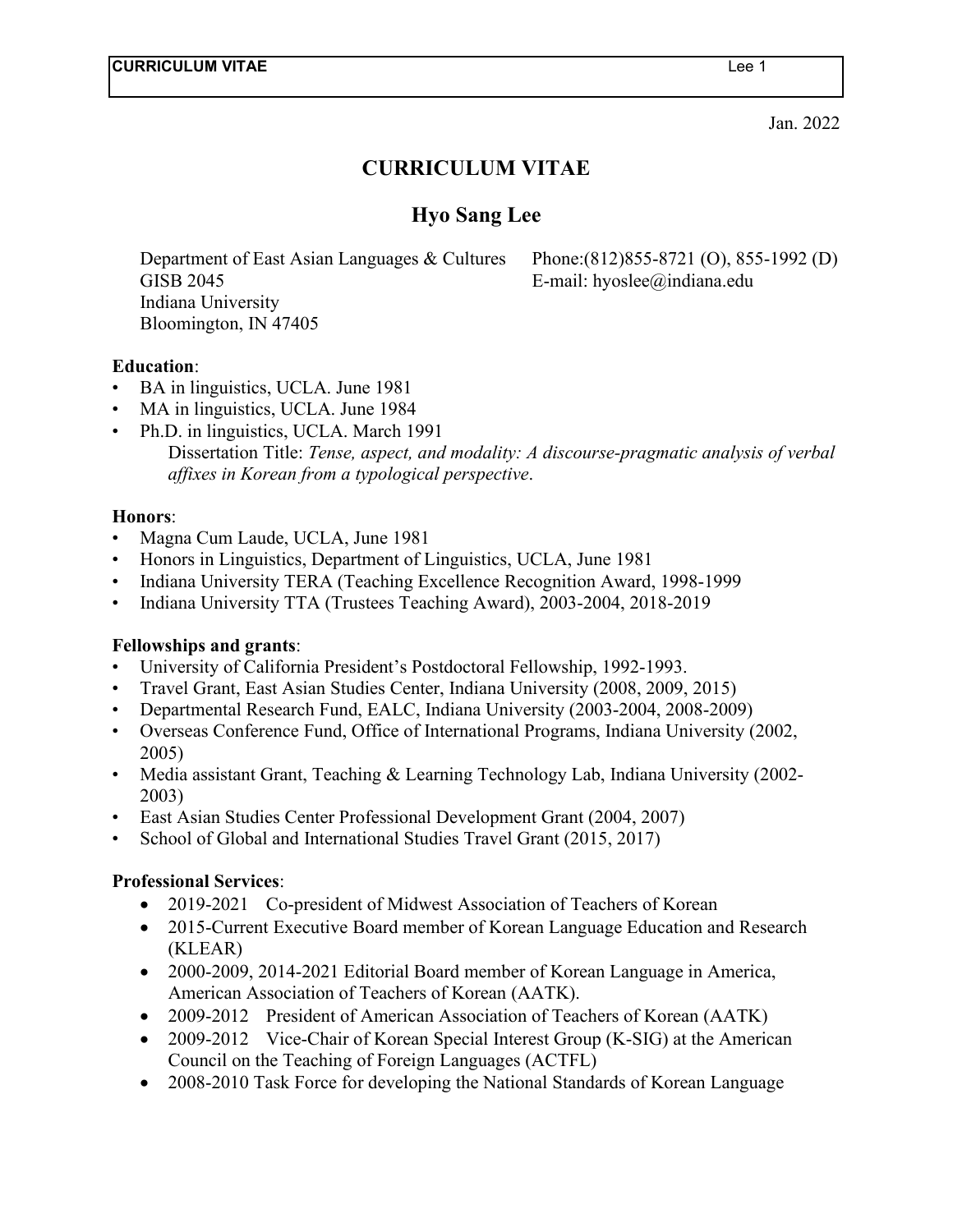- 2002-2005 SAT II: Korean Test Development Committee. The College Board.
- 1995-1996 Director of the East Asian Summer Language Institute, Indiana University.
- Outside Examiner for Critical Language/Self-instructional Programs: University of Alabama (1993~current), Davidson College (2001~current), Samford University (2013~current), University of New Orleans (2001-2008), Skidmore College  $(2021 \sim$ current)

### **Teaching experience**:

- 1999 ~ **Current** Associate Professor/Korean Language Program Coordinator, Department of East Asian Languages & Cultures, Indiana University
- 1993 ~1999 Assistant Professor/Korean Language Program Coordinator, Department of East Asian Languages & Cultures, Indiana University
- Summer 1993, 1994, 1995 Principal Instructor. East Asian Summer Language Institute, Indiana University.

# **Publications**:

### **Books and monographs**:

- 2005. (Co-authored with Sungdai Cho and Hye-Sook Wang). *Integrated Korean: High Advanced* (Vol. 1 & 2). Honolulu: University of Hawaii Press.
- 2001. (Co-authored with Young-mee Yu Cho, Carol Schulz, Ho-Min Sohn, and Sung-Ock Sohn). *Integrated Korean: Intermediate* (Vol. 1 & 2). Honolulu: University of Hawaii Press.
- 2000. (Co-authored with Young-mee Yu Cho, Carol Schulz, Ho-Min Sohn, and Sung-Ock Sohn) *Integrated Korean: Beginning* (Vol. 1 & 2). Korean Language Education and Research-Korea Foundation Textbooks in Korean language. Honolulu: University of Hawaii Press.
- 1987. *Discourse presupposition and the discourse function of the topic marker nûn in Korean*. Bloomington: Indiana University Linguistics Club.

# **Refereed journal articles**:

- 2017. Teaching Listener Responses to KFL Students. *Korean Language in America* (KLA) 21.2, 247-258. 2015.
- 2006. Discussions and comments on S-Y. Moon (On the present tense morpheme in Cheju dialect of Korean2004, Morphology 6.1, 2004). *Hyeongthaelon* (*Morphology*) 8.1 (2006) [In Korean]
- 2000. Two kinds of locatives in Korean revisited: a dynamic vs. static view. *Korean Linguistics* 10, 141-154, a journal of International Circle of Korean Linguistics.
- 1999. A discourse-pragmatic analysis of the Committal *ci* in Korean: a synthetic approach to the form-meaning relation. *Journal of Pragmatics* 31, 243-275.
- 1993a. Tense or aspect: The speaker's communicative goals and concerns as determinants, with respect to the Anterior *ôss-* in Korean. *Journal of Pragmatics* 20, 327-358.1993b. Cognitive constraints on expressing newly perceived information: With reference to epistemic modal suffixes in Korean. *Cognitive Linguistics* 4.2, 135-167.
- 1993b. Cognitive constraints on expressing newly perceived information: With reference to epistemic modal suffixes in Korean. *Cognitive Linguistics* 4.2, 135-167.
- 1993c. The temporal system of noun-modifying (attributive) clauses in Korean from a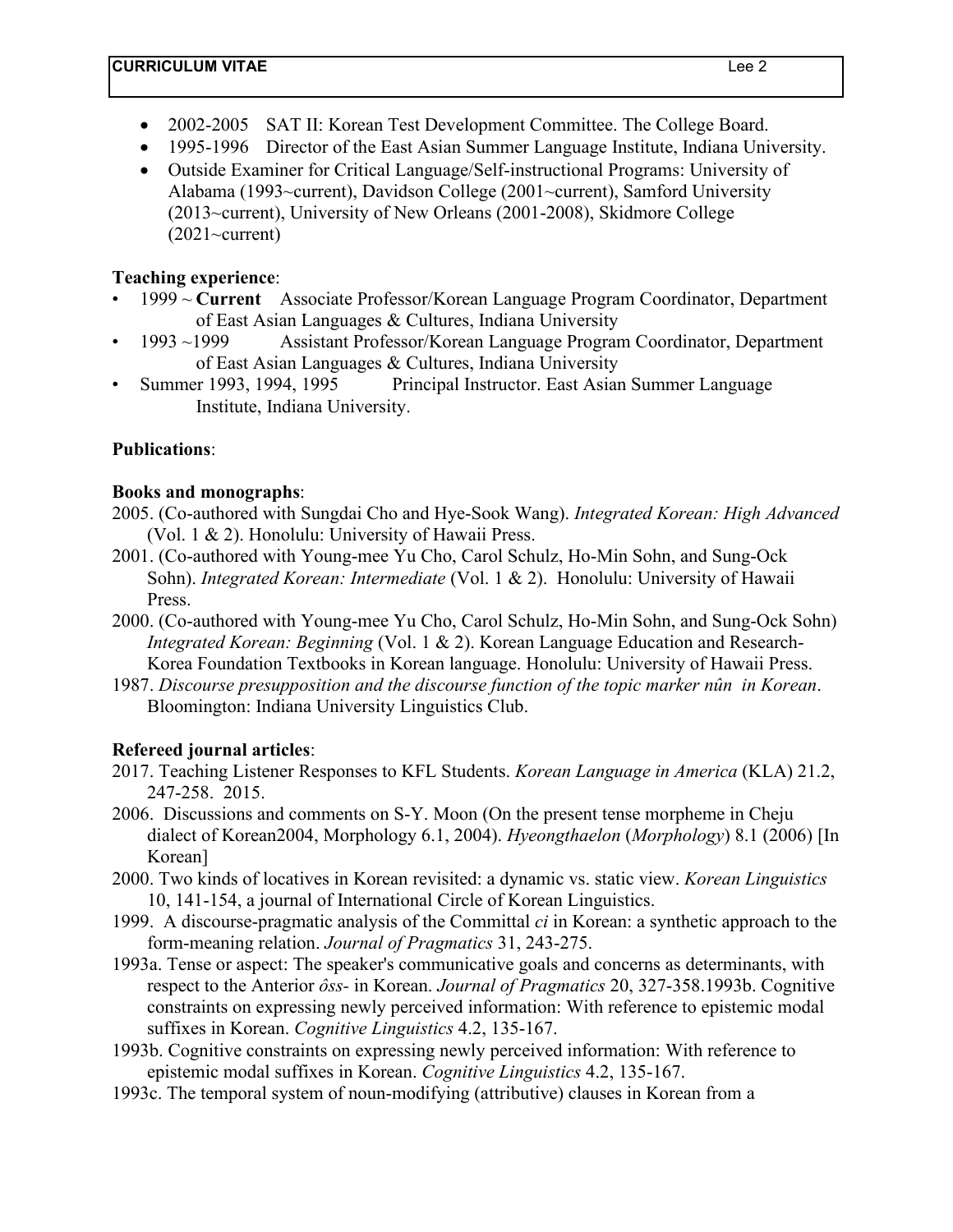typological perspective. *Studies in Language* 17.1, 75-110.

- 1989. (Co-author with Sandra A. Thompson) A discourse account of the Korean accusative marker. *Studies in Language* 13.1: 105-128.
- 1988. Review of S-J. Hwang (1987): Discourse features of Korean narration. Book Notice, *Language* 64.3:646-647.

### **Chapters in edited volumes**:

- Forthcoming. (Co-authored with Kyung-Eun Yoon and Sang-Seok Yoon) Assessment of interactional competence. *The Routledge Handbook of Korean as a Second Language*, ed. by Andrew Byon and Danielle Pyun. London and New York: Routledge.
- Forthcoming. Usage-Based Approach to Grammar in Language Teaching and Learning of Korean. *The Routledge Handbook of Korean as a Second Language*, ed. by Andrew Byon and Danielle Pyun. London and New York: Routledge.
- 2021. (Co-authored with Sun-Young Shin) Korean language assessment. *Teaching Korean as a Foreign Language Theories and Practices*, ed. by Young-mee Yu Cho, 147-168. London and New York: Routledge.
- 2015a. Modality. *The Handbook of Korean Linguistics,* ed. by Lucien Brown and Jae Hoon Yeon, 249-268. Malden: Wiley-Blackwell.
- 2015b. Tense and aspect. *The Handbook of Korean Linguistics,* ed. by Lucien Brown and Jae Hoon yeon, 232-248. Malden: Wiley-Blackwell.
- 2000. Grammaticalization and a panchronic view of grammar. *Cognitive Linguistics*, ed. By Keedong Lee, 255-298. Seoul: Hankookmunhwasa [In Korean]
- 1994a. Discourse-pragmatic functions of sentence-type suffixes in Korean. *Theoretical issues in Korean linguistics*, ed. by Young-Key Kim-Renaud, 517-539. CSLI, Stanford Linguistics Society.

### **Collaborated projects**:

- 2015. (Collaborated with 4 other oversight committee members and 3 other contributors) Overview. *College Korean Curriculum Inspired by National-Standards for Korean*, ed. by Young-mee Yu Cho. A special issue of *Korean Language in America* (KLA) 19.2, 153-177. American Association of Teachers of Korean.
- 2012. (Co-authored with 16 others) *Standards for Korean Language Learning*. A Collaborative project of the Korean National Standards Task Force and the American Association of Teachers of Korean (AATK). American Council on the Teaching of Foreign Languages (ACTFL).

### **Invited contributions**:

- 2015. History of Korean language program at Indiana University. *Rise of Korean Language Programs in U.S. institute of Higher Education: a Narrative History*, ed. by Hye-Sook Wang (Brown University)., 75-97. Seoul: Korea University Press.
- 2014. Intellectual trends in Korean language education in America. *Intellectual and Institutional Trends of Korean Studies in North America 2013*, ed. By Center for Internatioanl Affairs, 55-78. Seoul: The Academy of Korean Studies Press.
- 2005. Issues and problems in teaching grammar and Korean language textbooks. *Hankwuke Kyoyuk Yenku* (*Studies in Korean Language Education*) 16, 241-270. [In Korean]
- 2002a. The structure of noun-complementation in Korean [longer version]. *Pathways into*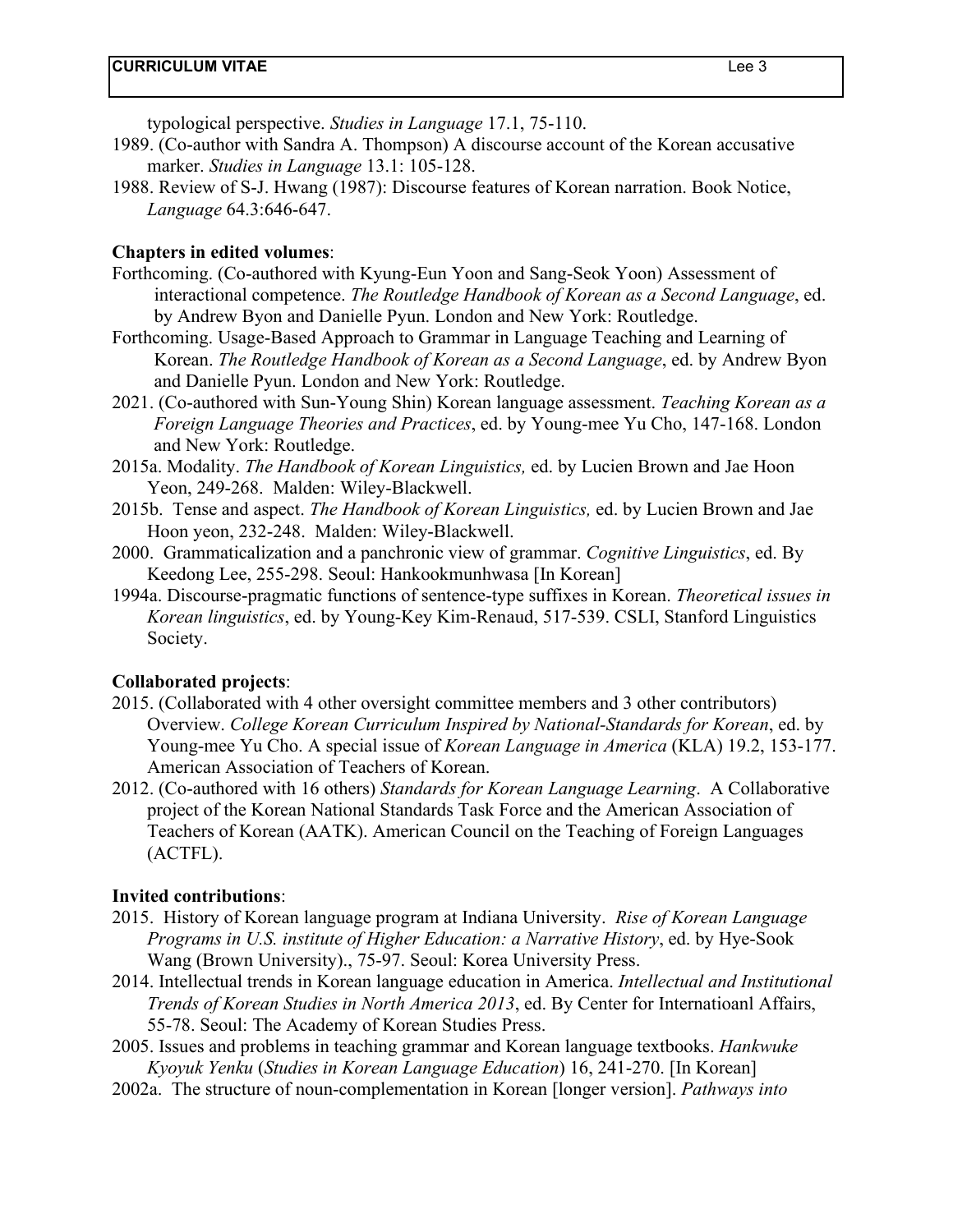*Korean language and culture, Essays in honor of Young-Key Kim-Renaud*, ed. By Sang-Oak Lee and Gregory K. Iverson with Sang-Cheol Ahn, and Young-mee Yu Cho, 227-250. Seoul: Pagijong Press.

- 2002b. Hangul Script. *Encyclopedia of Modern Asia*, ed. by David Levinson and Karen Christensen, et al. New York: Charles Scribner's Sons [Item contribution]
- 2002c. Romanization systems of Korean. *Encyclopedia of Modern Asia*, ed. by David Levinson and Karen Christensen, et al. New York: Charles Scribner's Sons [Item contribution]
- 2001. Review of Sohn (1999), *the Korean Language*, Cambridge: Cambridge University Press. *Anthropological Linguistics* 43.4, 519-526.
- 1995a. A multi-perspective analysis of the temporal system in Korean. *Ônô* (Korean Journal of Linguistics) 20.3, 207-250. [In Korean]
- 1995b. Korean Program at Indiana University. *A new frontier in Korean as a foreign language* (Proceedings of the Planning Conference for KFL Textbook Development for English speakers, January 3-5, 1994), ed. by Ho-Min Sohn and Dong Jae Lee, 17-21. Honolulu: Korean Language Education & Research Center Inc., University of Hawaii.
- 1995c. Review of Korea University textbooks. *A new frontier in Korean as a foreign language* (Proceedings of the Planning Conference for KFL Textbook Development for English speakers, January 3-5, 1994), ed. by Ho-Min Sohn and Dong Jae Lee, 79-89. Honolulu: Korean Language Education & Research Center Inc., University of Hawaii.
- 1995d. How to develop new KFL (Korean as Foreign Language) Textbooks. *A new frontier in Korean as a foreign language* (Proceedings of the Planning Conference for KFL Textbook Development for English speakers, January 3-5, 1994), ed. by Ho-Min Sohn and Dong Jae Lee, 207-213. Honolulu: Korean Language Education & Research Center Inc., University of Hawaii.
- 1993. Discourse-pragmatic approach to grammar: toward a new direction of Korean linguistics. *Cwusikyeng Hakpo* 11, 3-49. Seoul: Cwusikyeng Research Institute & Tower Press. [In Korean]

### **Conference Proceedings**:

- 2016. Convergence of Conversation Analysis and Korean Language Education: Measuring interactional competence through learners' use of reactive tokens. A keynote lecture published in Pre-conference Booklet of the 18th International Conference of Korean Language Education Research Institute: Research and practice on Korean language education of creativity and convergency, 335-345. Seoul National University, Oct. 22, 2016.
- 2010. Fallacies on grammar in Korean language education. *Preconference Program Book* of the 20th International Conference on Korean Language Education, August 7-8, 2010, Kyunghee University.
- 2007. A content analysis of grammar description for Korean as a foreign language: with reference to the expressions of cause or reason. *Preconference Program Book of the 17th International Conference on Korean Language Education*, Aug. 11-12, 2007.
- 2003. Grammaticalization and synchronic variation: a unified account of the discoursepragmatics of -*na* in Korean. *Japanese/Korean Linguistics 11*, ed. by Patricia Clancy, 149- 162. CSLI Publications, Center for the Study of Language and Information, Stanford University.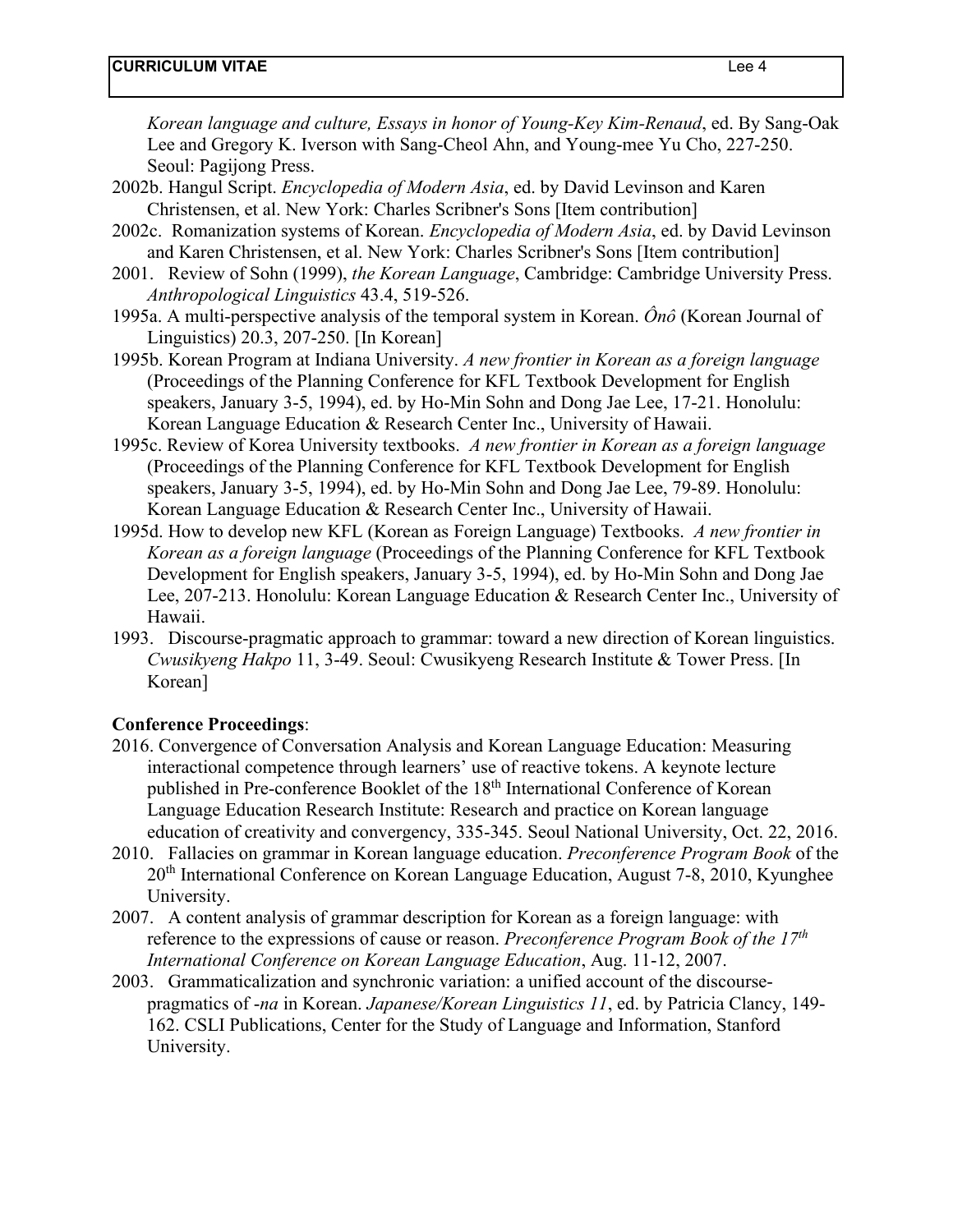- 2002a. Korean Language Education and Teaching Methodology in American Universities: "Is there a magical way to teach Korean?", *Proceedings of the 12th International Conference of International Association of Korean Language Education*, Seoul, Korea, Aug. 10-11, 2002.
- 1996. Contextualizing grammar: is grammatical explanation necessary? *Ninth Annual Symposium on Language Teaching: Chinese Japanese and Korean Teaching materials for tomorrow*, ed. by Margot D. Lenhart and Yasuko Itto Watt, 82-97. Bloomington: East Asian Summer Language Institute.
- 1988. The morpho-syntax of interrogative sentences in Korean: A historical account. *Papers from the Sixth International Conference of Korean Linguistics*, ed. by Eung-Jin Baek, 381- 402. University of Toronto, Canada.
- 1986. Topicality and the contrastiveness continuum. *Proceedings of the Second Annual Meeting of the pacific Linguistics Conference*, ed. by Scott DeLancey and Russell S. Tomlin, 271- 309. University of Oregon, Eugene.
- 1985a. Consciously known but unassimilated information: A pragmatic analysis of the epistemic modal suffix -kun in Korean. *Proceedings of the First Annual Meeting of the Pacific Linguistics Conference*, ed. by Scott DeLancey and Russell S. Tomlin, 183-210. University of Oregon, Eugene.
- 1985b. Causatives in Korean and the binding hierarchy. *CLS* 21.2 (Papers from the Para-session on Causatives and Agentivity at the Twenty First Regional Meeting of Chicago Linguistics Society), 138-153.

### **Invited lectures, colloquiums, workshops**:

- Durative constructions in Korean from a typological perspective. World Congress of Korean Language 2020, Dec. 21-23, 2020; Ohio State University Institute for Korean Studies Colloquium, Nov. 3, 2021.
- Usage-based grammar and its pedagogical implications in Korean language education: What you don't find in grammar books or descriptions. Keynote lecture given at the 2<sup>nd</sup> Annual Conference of Canadian Association of Teachers of Korean, August 6, 2020.
- Tense and aspect in Korean language. Lecture 30 given at the 2020 Summer School of Center for Korean Studies, Seoul National University, July 21, 2020.
- Usage-based grammar and the validity of grammatical description. Invited lecture given at the 2019 Winter Conference of Linguistic Society of Korea, December 7, 2019; Korean Linguistics Workshop: The Future of Korean Linguistics in America, University of Buffalo, SUNY, Oct. 15, 2021.
- Convergence of Conversation Analysis and Korean Language Education: Measuring Interactional Competence Through Learners' Usage of Reactive Tokens. Keynote lecture given at the 18th International Conference of Korean Language Education. Seoul National University. Oct. 21, 2016.
- Fallacies and errors in Korean language education with regard to authenticity and interactional competence. An invited lecture given at Jeonbuk National University for the Initiative for College of Humanities' Research and Education (CORE) of Jeonbuk National University on Dec. 13, 2016.
- Formality, interactivity, colloquialism, and personal detachment/involvement in Korean language: issues and implications in Korean. Invited Keynote lecture at the  $22<sup>nd</sup>$  International Conference of Korean Language Education, Aug. 11-12, 2012, Korea University, Seoul, Korea.